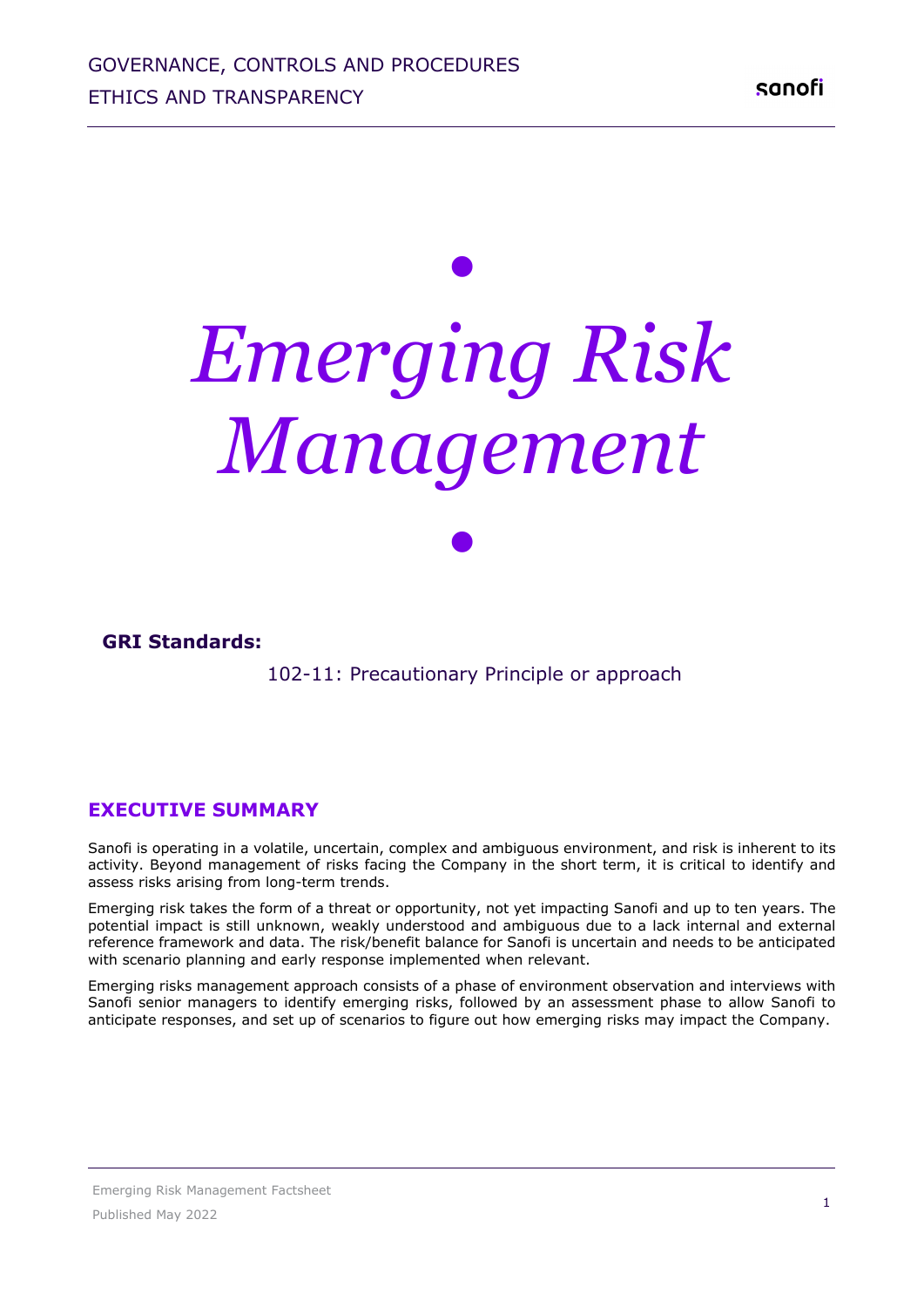# **TABLE OF CONTENTS**

| 2. Emerging risk management approach3 |  |
|---------------------------------------|--|
|                                       |  |
|                                       |  |
|                                       |  |
|                                       |  |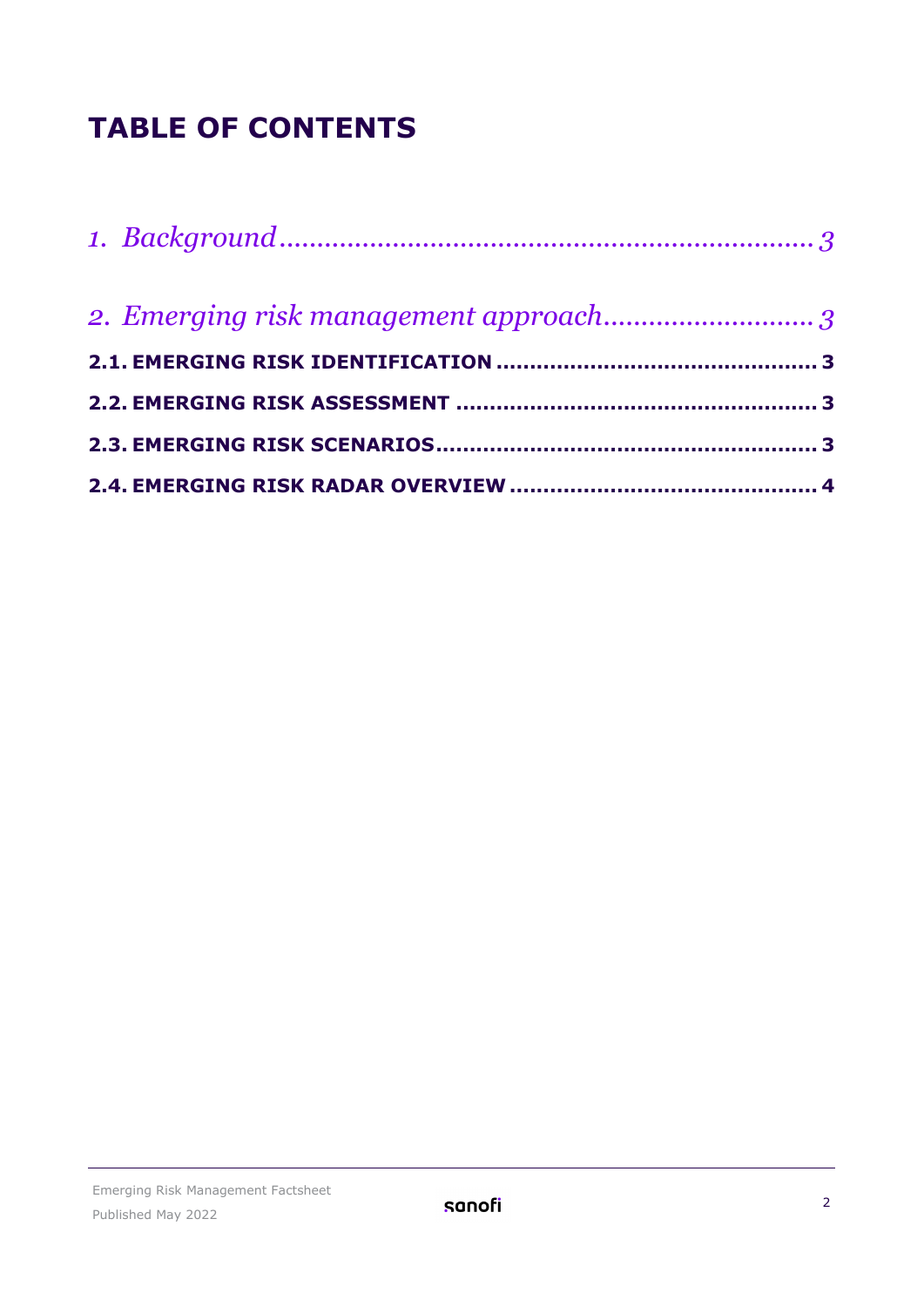# <span id="page-2-0"></span>*1. Background*

Sanofi is operating in a volatile, uncertain, complex and ambiguous environment, and risk is inherent to its activity. Beyond management of risks facing the company in the short term, it is critical to identify and assess risks arising from long term trends.

Emerging risk takes the form of a threat or opportunity, not yet impacting Sanofi and up to ten years. The potential impact is still unknown, weakly understood and ambiguous due to a lack internal and external reference framework and data. The risk/benefit balance for Sanofi is uncertain and needs to be anticipated with scenario planning and early response implemented when relevant.

# <span id="page-2-1"></span>*2. Emerging risk management approach*

Emerging risk management approach consists of a phase of environment observation and interviews with Sanofi senior managers to identify emerging risks, followed by an assessment phase to allow Sanofi to anticipate responses, and set up of scenarios to figure out how emerging risks may impact the Company.

## <span id="page-2-2"></span>**2.1. EMERGING RISK IDENTIFICATION**

Sanofi Risk management team performs a prospective survey regarding trends for the coming years and main threats and opportunities to be anticipated by pharma and biotech industry, in order to raise awareness over actual and emerging risks context. This prospective survey is updated each year in Q1.

In parallel, interviews are carried out to identify emerging risks specifically facing the Company. They target senior managers from expert functions requiring a long-term vision such as Strategy and Business Development, Research and Development, Market Access, Corporate Social Responsibility, and Medical Affairs.

### <span id="page-2-3"></span>**2.2. EMERGING RISK ASSESSMENT**

Emerging risks are assessed based on the following criteria:

- likelihood:
- anticipated impact on Sanofi activities; and
- velocity, i.e., time before the emerging risk becomes an active one, to be included in Sanofi risk profile.  $\bullet$

Emerging risks are presented in a document called Sanofi risk radar, subject to the same governance rules as Sanofi risk profile.

<span id="page-2-4"></span>*For more information*, *see our [Document Center:](https://www.sanofi.com/en/our-responsibility/documents-center/all-factsheets) Risk Management Factsheet.* 

## **2.3. EMERGING RISK SCENARIOS**

In order to support emerging risks assessment, deep-dive scenarios are developed for prioritized emerging risks, evidencing:

- signals that emerging risks might become active;
- $\bullet$ early response driven by operational teams to connect and share actions taken to anticipate risk impact; and
- identification of proposed options for action.

The Sanofi risk radar is presented yearly to the Executive Committee and to the Audit Committee of the Board.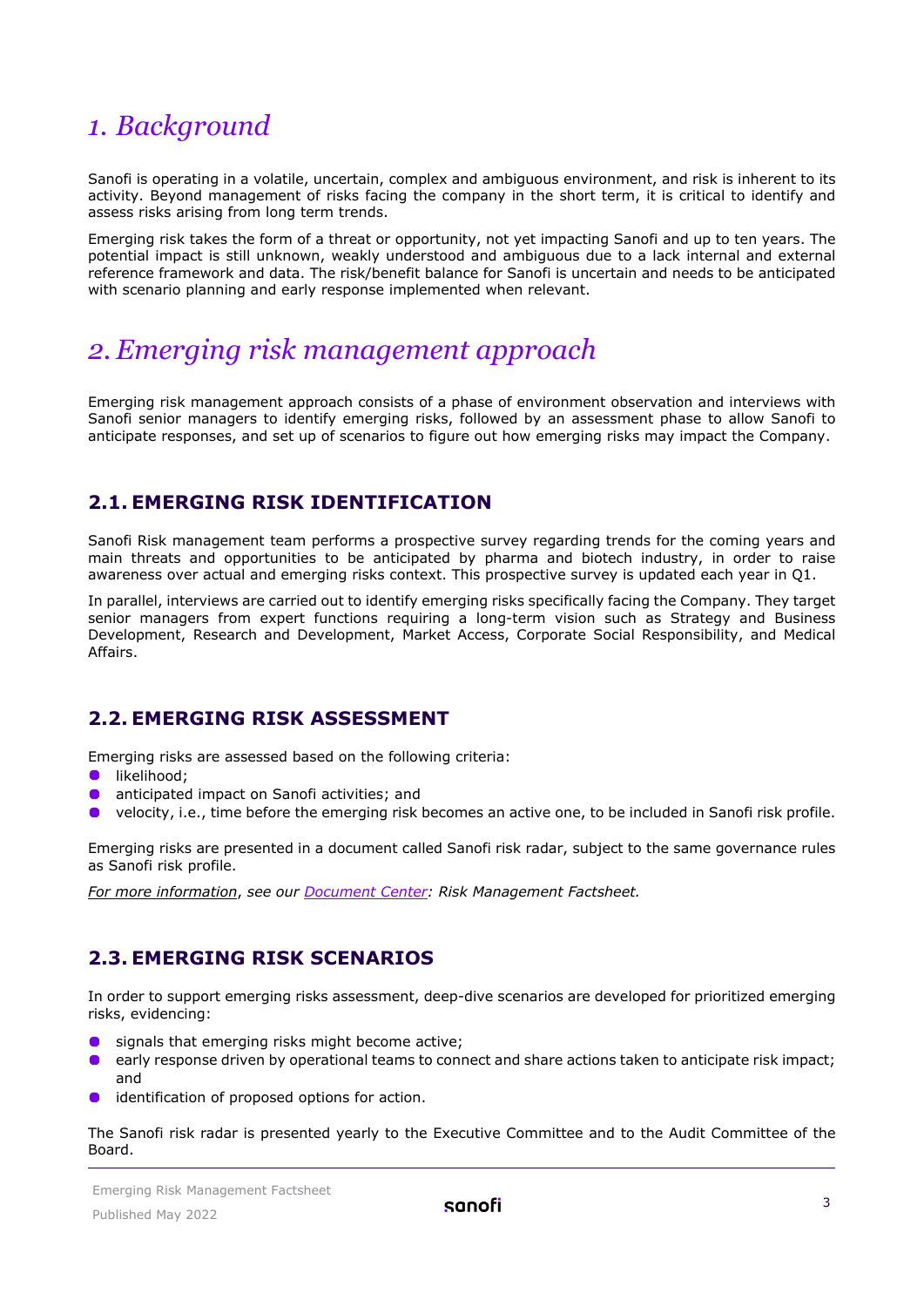## <span id="page-3-0"></span>**2.4. EMERGING RISK RADAR OVERVIEW**

Emerging risks identified in 2021 are in relation with the following topics:

#### **Technology progresses acceleration**

Gene therapies and new technologies based on mRNA, beyond COVID-19 vaccines, as well as digital solutions or outsourcing of key value chain steps such as discovery research or clinical development may lead to Pharma business model disruption.

#### **Healthcare systems sustainability**

Changing societal, environmental, demographic and technological patterns are putting healthcare systems sustainability at risk. As a consequence, new ways of managing populations' health as well as new pricing models may emerge.

#### **Climate change and health**

Climate change will lead to extreme weather phenomena, food and drinking water shortages, and increased air pollution, impacting human health. Pharma capability to meet patients' needs developing new drugs against air pollution and vector-borne diseases is at stake.

#### **Geopolitical and societal evolutions**

Political and social instability caused by global recession, protectionism attempts, and tensions between US and China are uncertainties the Pharma industry will need to deal with, while stakeholders requirements keep strengthening, for example on product components.

Trend description, impact for Sanofi, opportunities and threats, and early actions are presented below for two of these topics: healthcare systems sustainability and climate change.

#### **For Healthcare systems sustainability:**

*Time horizon:* 

Three to five years.

#### *Trend description:*

Changing societal, environmental, demographic and technological patterns are straining healthcare systems capacity. While non-communicable diseases (e.g. cardiovascular or mental illnesses) had replaced infectious diseases as leading causes of death, the SARS Cov-2 pandemic (COVID-19) evidenced hospital systems limitations, questioning healthcare systems robustness and states' ability to fund them.

#### *Impact for Sanofi:*

- pricing pricing & market access landscape may evolve due to changes in payers priorities and funding. Sanofi may be impacted on the reimbursed part of its sales; and
- product mix in the context of the SARS Cov-2 pandemic, and given economic consequences expected in the middle run, switches may be observed in prescriptions or customers buying habits such as switch to less expensive customer healthcare products, prescription of drugs without adverse effect on immunology, or decline of travelers vaccines demand.

#### *Opportunities and threats*

#### *Opportunities:*

- **O** digital technologies allowing aggregation and analysis of patient data into a single actionable patient record, and design of cost effective treatments adapted to each patient;
- **O** subscription-based model for drug purchases through which a payer would subscribe to a Pharma company for its drugs on a renewable contract;
- growing populations' expectations regarding Corporate Social Responsibility (CSR), including contribution of pharmaceutical companies to healthcare systems sustainability; and
- importance of improving populations' health underscored by the SARS Cov-2 epidemic.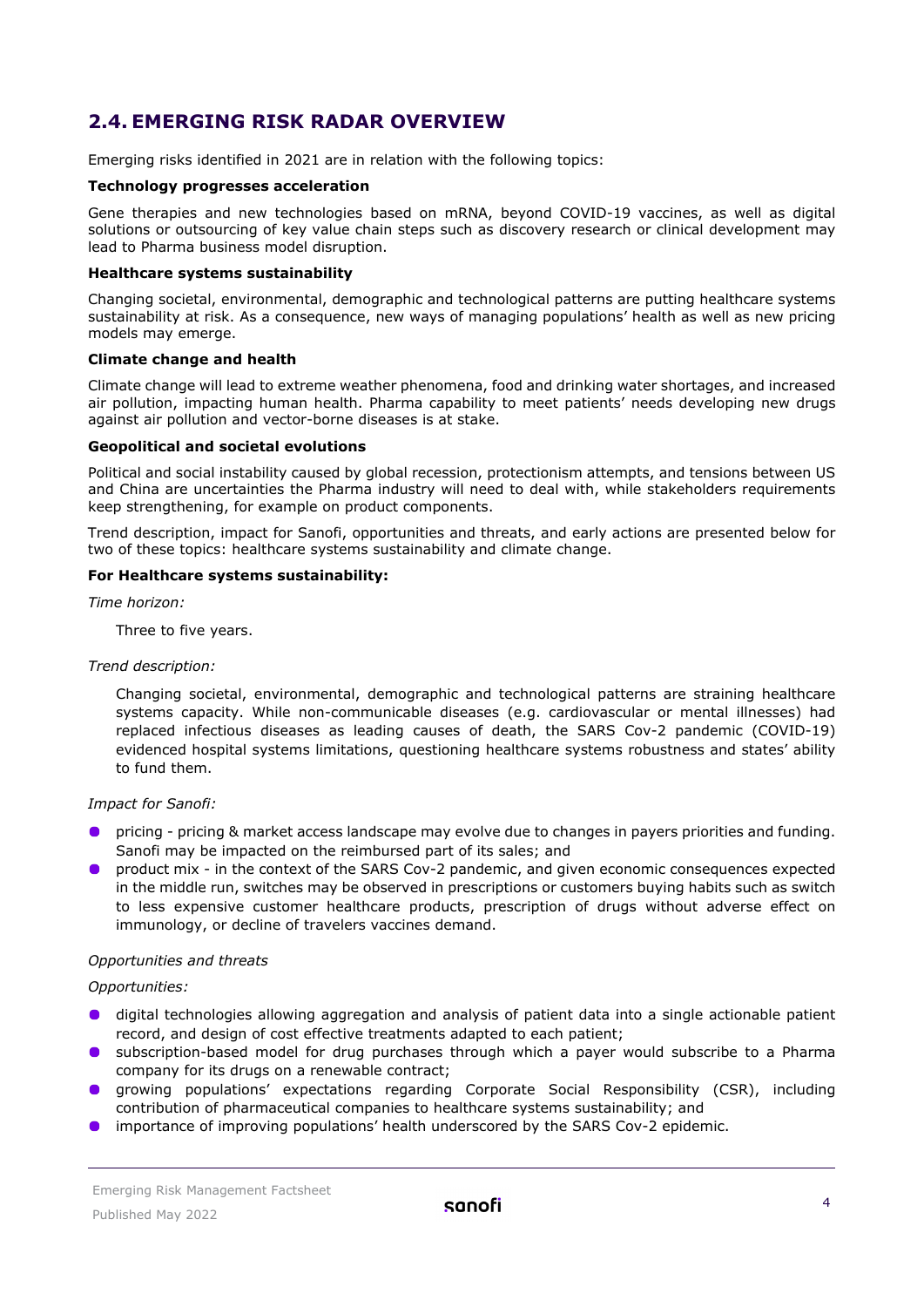#### *Threats:*

- $\bullet$ price cuts on reimbursed products;
- economic difficulties caused by pandemic reducing populations' access to healthcare; and  $\bullet$
- **•** vaccine hesitancy undermining progress against pandemic and keeping healthcare systems under tension.

#### *Sanofi early actions:*

Beyond launch of a vaccine against COVID-19, Sanofi is willing to contribute to healthcare systems sustainability through:

- experiment on subscription-based model with Insulin Valyou Savings Program in the US offering insulin and pens each month at fixed price regardless of patient income; and
- $\bullet$ CHC importance in "Play to Win" strategy : "Invest in brands and geographies of focus for best-inmarket growth in 2024/2025" (Presentation "Play to Win" strategy – February 2020).

#### **For Climate change and impact on health:**

*Time horizon:* 

Five to seven years

#### *Trend description:*

Climate change creates multiple challenges in the middle and long run:

- influencing human lives and health in numerous ways as it can lead to weather phenomena, heatwaves and extreme cold, food shortages, difficulties in accessing drinking water and increased air pollution; and
- inducing indirect effects by creating favorable conditions for the intensification and spread of vectorborne diseases.

#### *Impact for Sanofi:*

Climate change may impact Sanofi at two levels:

- operational Sanofi sites and supply chain may be impacted by the consequences of climate change; and
- societal among its commitments regarding CSR, Sanofi has to participate to fight against climate change reducing its carbon footprint and taking measures to limit the impact of climate change on the environment and human health.

#### *Opportunities and threats:*

*Opportunities:* 

develop treatments against pollution-related allergies and vector-borne diseases.

#### *Threats:*

- water shortages causing production disruptions;
- **•** severe weather events damaging Sanofi sites and/or disrupting the supply chain; and
- $\bullet$  energy prices rise.

#### *Sanofi early actions:*

- contribution to global fight against climate change (partnering with COP, commitment to follow TCFD guidelines);
- **o** objective to reduce CO<sub>2</sub> emissions from industrial and R&D sites by 50% between 2015 and 2025;
- R&D effort on climate-sensitive diseases (e.g. oral treatment against sleeping sickness, new vaccine against yellow fever for Latin America); and
- $\bullet$ development of case studies as anticipation tools to figure out how the emerging risk "Climate change and impact on health" may materialize.